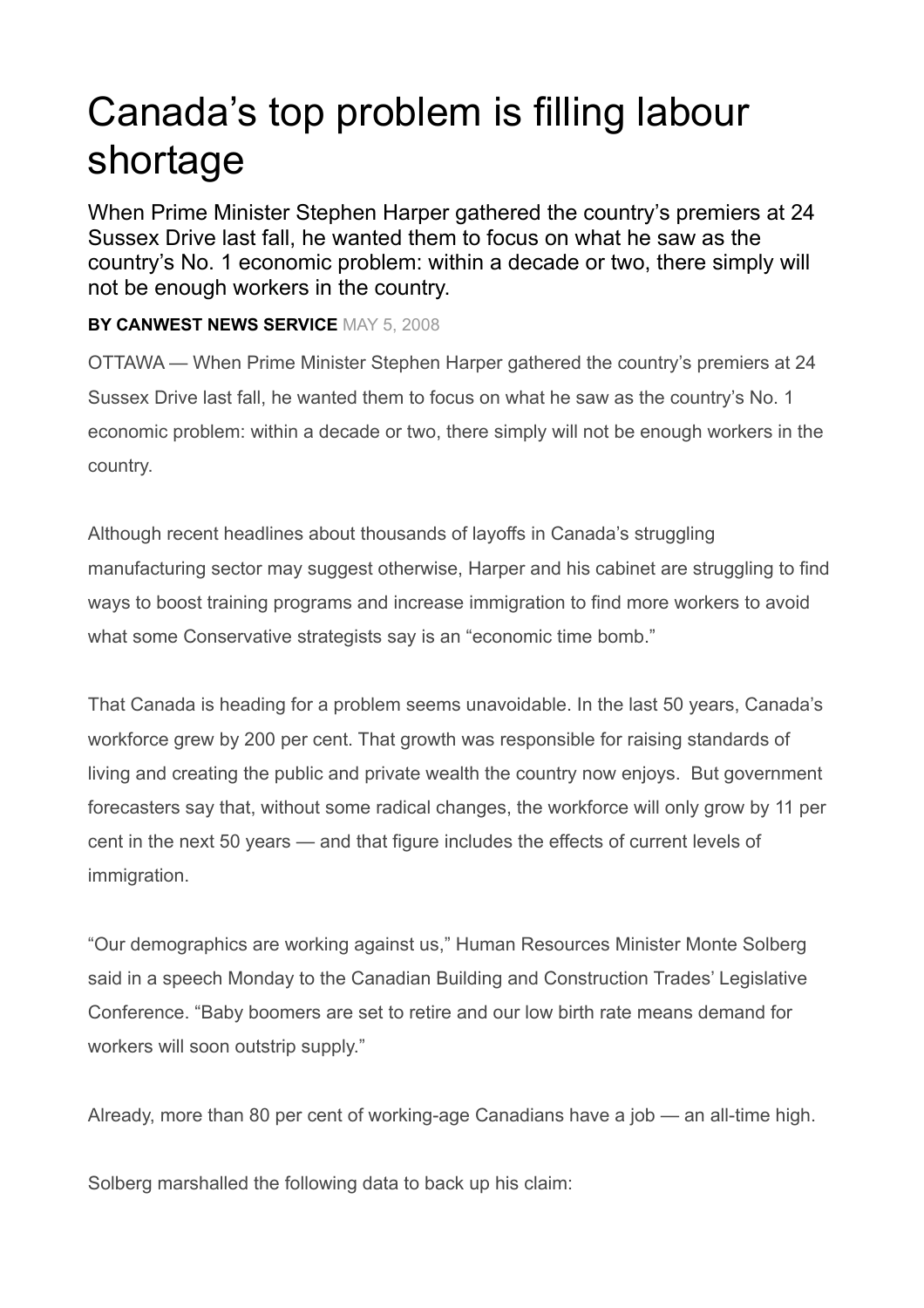- British Columbia will be short 350,000 workers over the next 12 years.
- Alberta will require 100,000 workers over the next 10 years.
- Ontario will need 560,000 more workers by 2030.
- Quebec will have 1.3 million job openings by 2016.

"We have a significant shortfall of workers in every region across Canada," said Solberg. "Even in areas of high unemployment, we have too few skilled workers."

Canada's labour market has consistently defied market forecasters for the last three years. Despite a high dollar, which makes Canadian workers relatively more expensive than workers in other countries, there were 325,000 new jobs created in Canada in the last 12 months. That job gain comes despite the loss of more than 113,000 jobs in manufacturing. In other words, the economy not only replaced those 113,000 lost manufacturing jobs, it also created an additional 325,000 jobs. The construction sector alone has grown by more than 103,000 workers.

And, as the Bank of Canada noted in its monetary policy report last week, year-over-year wage growth has been strong as well, suggesting that good-paying manufacturing jobs are being replaced with equally well-paying jobs elsewhere.

Statistics Canada will release the latest monthly job data Friday.

Finding more skilled workers is one of the goals behind Ottawa's controversial proposal to change immigration rules to fast-track certain groups of immigrants although political opponents say that rationale has not been appropriately clarified.

"What we think is that the immigration policies of this country should be designed to help workers come here with their families, use their training and skills and help build the country," said NDP Leader Jack Layton.